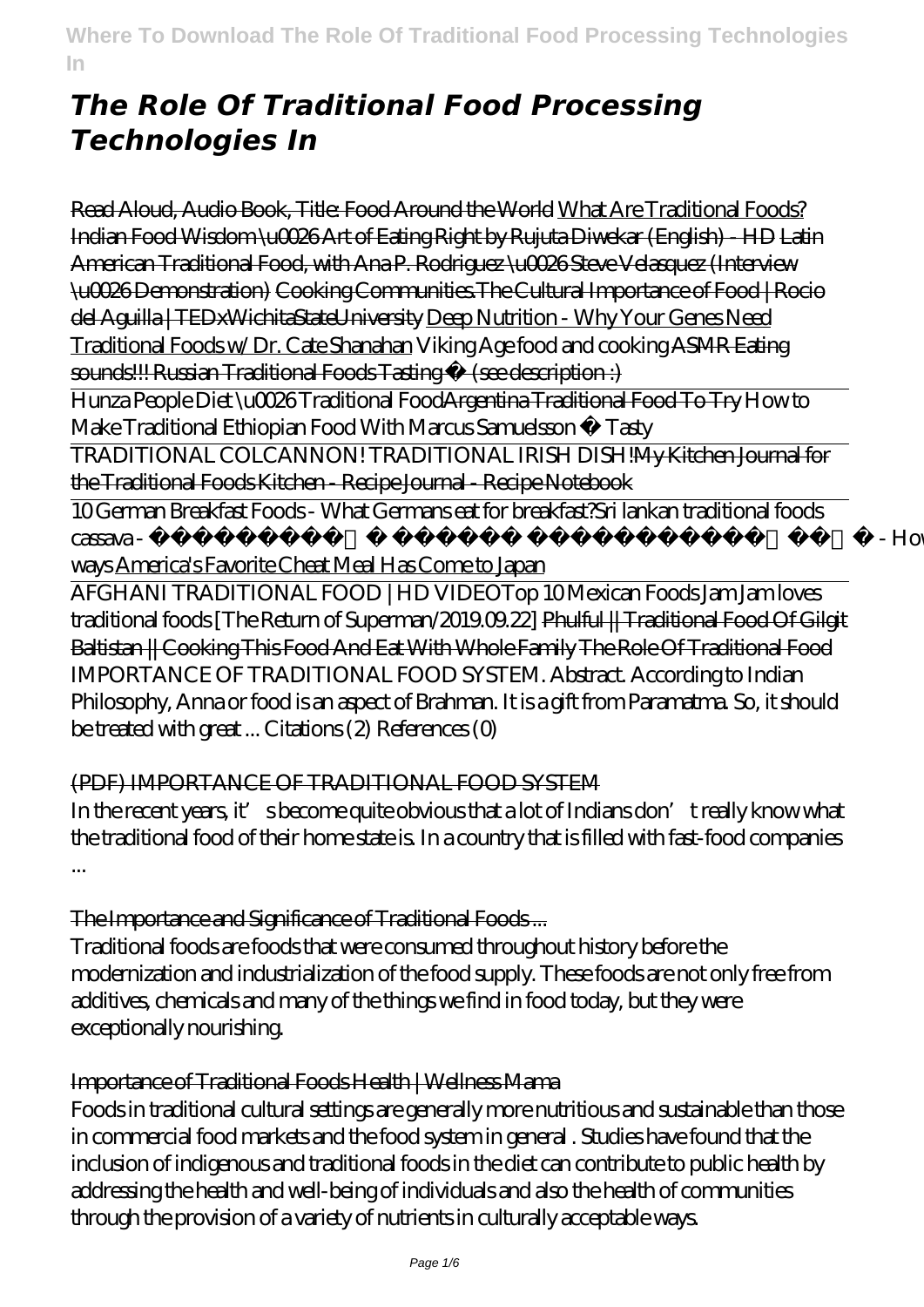#### The role of traditional foods in food-based dietary ...

Food-based dietary guidelines (FBDGs) can improve nutrition and food security. • We examine the inclusion of traditional food, maas (cultured milk), in SA FBDGs • Maas is a nutritious, culturally relevant food in SA. • Maas can contribute to food and nutrition security in SA.

### The role of traditional foods in food-based dietary ...

Traditional foods played a major role in traditions of different cultures and regions for thousands of years including foods that have been consumed locally and regionally for an extended time period. Preparation methods of traditional foods are part of the folklore of a country or a region.

### TRADITIONAL FOOD - CENM english - Centre of Research ...

The role of food in human culture truly does separate us from our animal relatives. Part of our connection with food does come from our primitive animal brain. Having a strong desire and connection with food makes seeking it out a priority.

#### The Role of Food in Human Culture · Global Gastros

Simple, low-cost, traditional food processing techniques are the bedrock of small-scale food processing enterprises that are crucial to rural development in West Africa. By generating employment...

#### (PDF) The Role of Traditional Food Processing Technologies ...

Abstract In Kenya, traditional food crops play an important role in food and nutritional security, especially in the dry parts of Kenya. This study set out to document the most important traditional food crops in Kenya and highlight their production levels, production ecologies, as well as their nutritional value.

#### Traditional Food Crops and Their Role in Food and ...

They had a deity that consisted of various foods such as maize, millet, melons, pumpkins, peas, beans, and ground nuts. They also domesticated animals for food. These animals included sheep, goats, fowl, and cattle with cattle. Despite that, they had a welcoming variation of deity that was seasonal.

#### Sotho culture, traditions, food, traditional attire, dance...

Traditional food and cuisine could be excellent tourist attraction in rural travel destinations and also claimed that eating local cuisine might be an integral part of the travel experience because food serves ad both entertainment and a cultural activity (Bessiere,1998).

#### The Role Of Food In Tourism Tourism Essay

Because of the significant role that traditional food preservation plays in the storage and supply of food in Ghana, local research institutions are actively involved in studying and upgrading these techniques to improve efficiency and safety. The capacity to preserve food is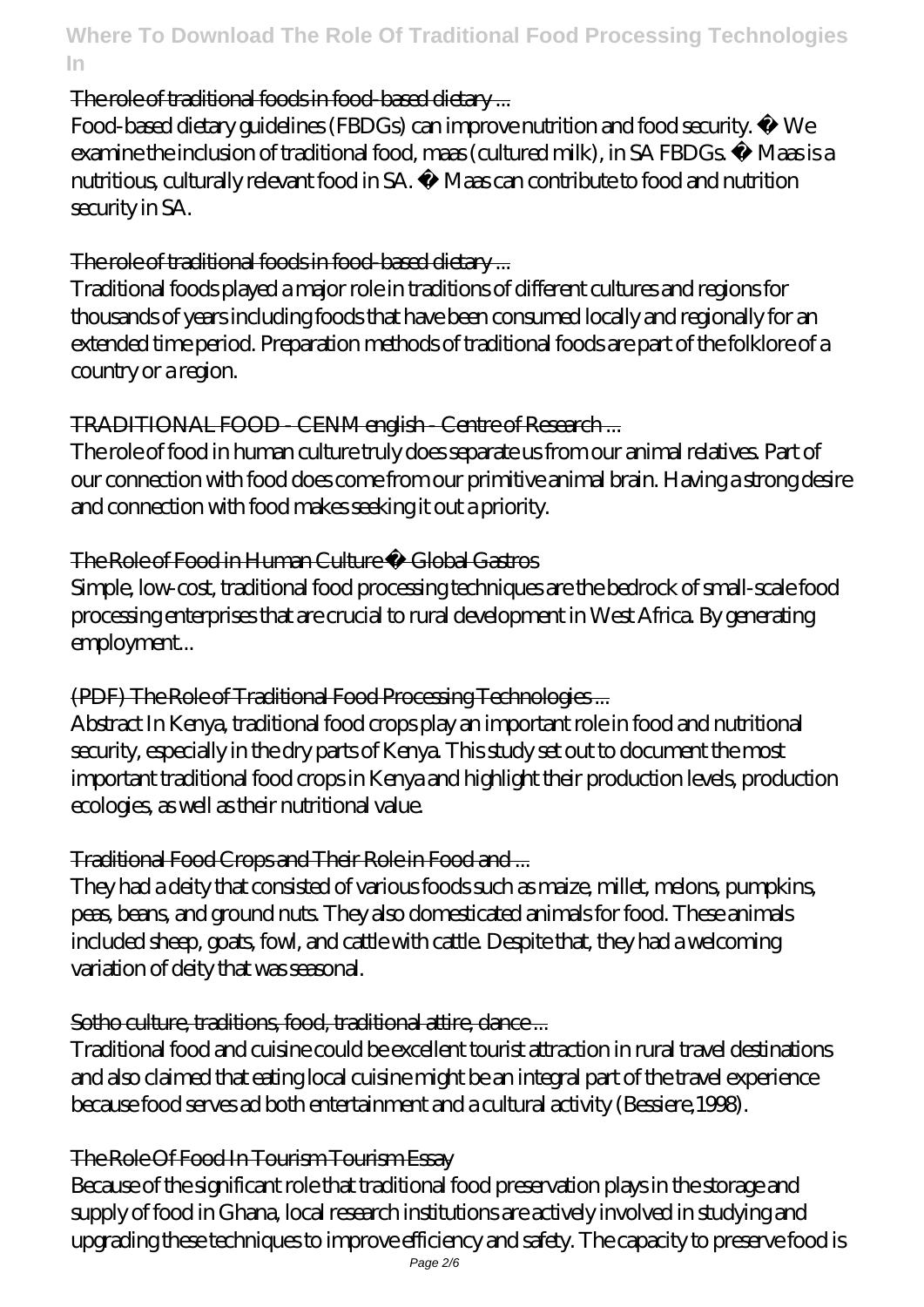### directly related to the level of technological development.

### The role of traditional food processing technologies in ...

Traditional Medicine. Traditional medicine (TM) is defined as "the sum total of knowledge, skills and practices based on the theories, beliefs and experiences indigenous to different cultures that are used to maintain health, as well as to prevent, diagnose, improve or treat physical and mental illnesses" [1].

#### Traditional Medicine - an overview | ScienceDirect Topics

The commercial preparation of weaning foods and the fortification of some traditional foods are seen by some as the most sustainable and cost effective means of alleviating micronutrient deficiencies among infants and children. This may be true in industrialized countries, but the same cannot necessarily be said of poor, developing countries.

#### The role of traditional cereal *Aegume* fruit based ...

When it comes to food, tech isn' t always the first thing that comes to mind. However, technology over the years has changed how we produce and find our food through applications, robotics, data ...

#### How Technology Is Transforming The Food Industry

Many people assume that the traditional role of a man within a family is that of primary breadwinner, while a woman's job is to care for the children. However, according to the Digital History web site, it wasn't until the 1920s that most families consisted of a wageearning male, a stay-at-home mom, and children ...

#### Traditional Roles of Men & Women in Families | Our ...

Food is an important part of any celebration in all nations of the world, regardless of culture or religion. It can unite and strengthen community bonds and helps to maintain a common identity among a group of people.

#### Food and celebrations - Better Health Channel

producing foods, small- and medium-sized enterprises (SMEs) play an important role in food processing and retail—and thus in the overall food value chain. While some evidence exists of the importance of SMEs in Africa (8–11), the role and dynamics of small- and medium-sized farms and enterprises along the food value chain are little understood.

Read Aloud, Audio Book, Title: Food Around the World What Are Traditional Foods? Indian Food Wisdom \u0026 Art of Eating Right by Rujuta Diwekar (English) - HD Latin American Traditional Food, with Ana P. Rodriguez \u0026 Steve Velasquez (Interview \u0026 Demonstration) Cooking Communities.The Cultural Importance of Food | Rocio del Aguilla | TEDxWichitaStateUniversity Deep Nutrition - Why Your Genes Need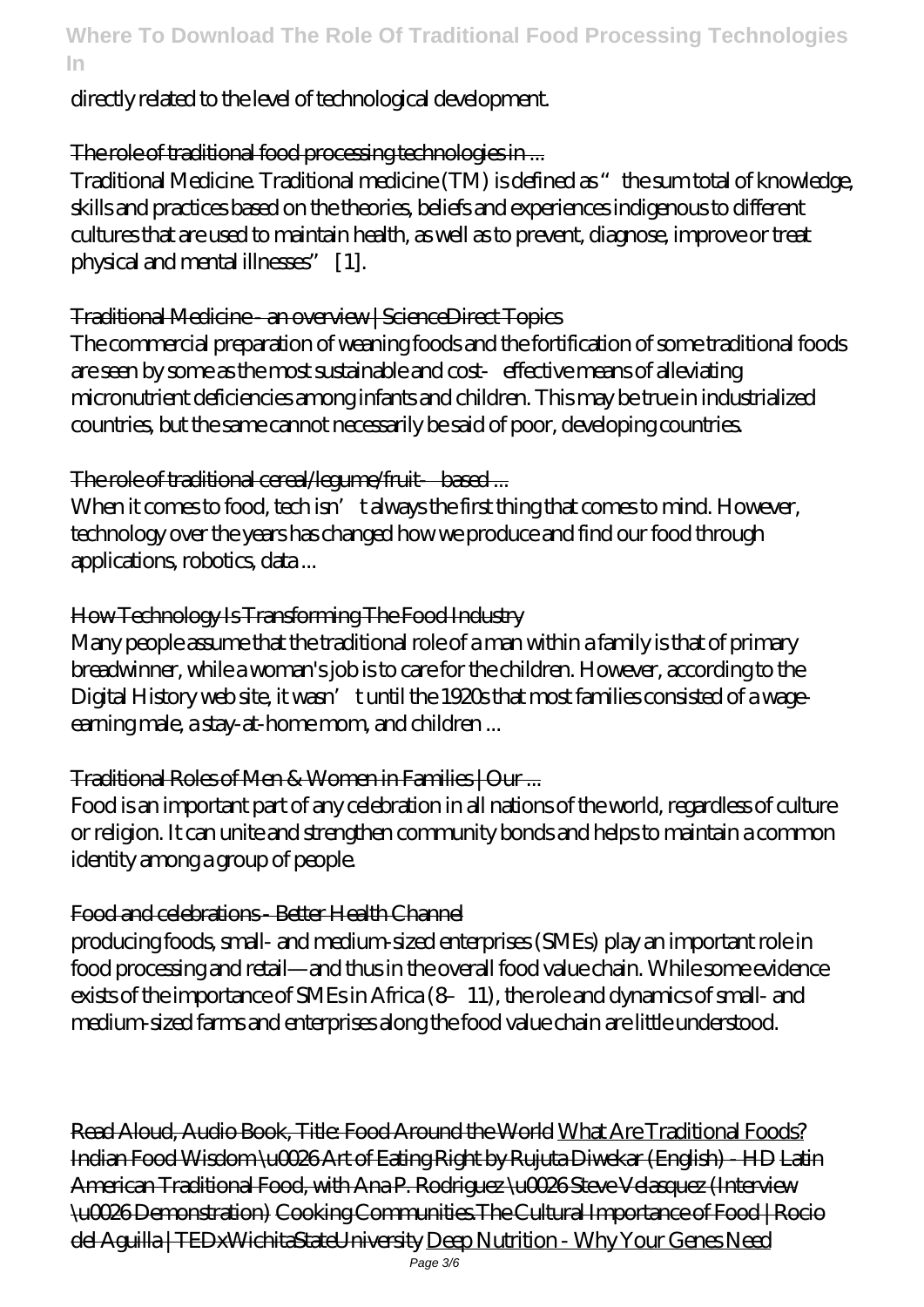Traditional Foods w/ Dr. Cate Shanahan *Viking Age food and cooking* ASMR Eating sounds!!! Russian Traditional Foods Tasting (see description :)

Hunza People Diet \u0026 Traditional FoodArgentina Traditional Food To Try *How to Make Traditional Ethiopian Food With Marcus Samuelsson • Tasty*

TRADITIONAL COLCANNON! TRADITIONAL IRISH DISH!My Kitchen Journal for the Traditional Foods Kitchen - Recipe Journal - Recipe Notebook

10 German Breakfast Foods - What Germans eat for breakfast?*Sri lankan traditional foods cassava - පිළිකා නසන මඤ්ඤොක්කා - How to make cassava in different*

*ways* America's Favorite Cheat Meal Has Come to Japan

AFGHANI TRADITIONAL FOOD | HD VIDEO*Top 10 Mexican Foods Jam Jam loves traditional foods [The Return of Superman/2019.09.22]* Phulful || Traditional Food Of Gilgit Baltistan || Cooking This Food And Eat With Whole Family The Role Of Traditional Food IMPORTANCE OF TRADITIONAL FOOD SYSTEM. Abstract. According to Indian Philosophy, Anna or food is an aspect of Brahman. It is a gift from Paramatma. So, it should be treated with great ... Citations (2) References (0)

# (PDF) IMPORTANCE OF TRADITIONAL FOOD SYSTEM

In the recent years, it' sbecome quite obvious that a lot of Indians don't really know what the traditional food of their home state is. In a country that is filled with fast-food companies ...

# The Importance and Significance of Traditional Foods ...

Traditional foods are foods that were consumed throughout history before the modernization and industrialization of the food supply. These foods are not only free from additives, chemicals and many of the things we find in food today, but they were exceptionally nourishing.

# Importance of Traditional Foods Health | Wellness Mama

Foods in traditional cultural settings are generally more nutritious and sustainable than those in commercial food markets and the food system in general . Studies have found that the inclusion of indigenous and traditional foods in the diet can contribute to public health by addressing the health and well-being of individuals and also the health of communities through the provision of a variety of nutrients in culturally acceptable ways.

# The role of traditional foods in food-based dietary ...

Food-based dietary guidelines (FBDGs) can improve nutrition and food security. • We examine the inclusion of traditional food, maas (cultured milk), in SA FBDGs. • Maas is a nutritious, culturally relevant food in SA. • Maas can contribute to food and nutrition security in SA.

# The role of traditional foods in food-based dietary ...

Traditional foods played a major role in traditions of different cultures and regions for thousands of years including foods that have been consumed locally and regionally for an Page 4/6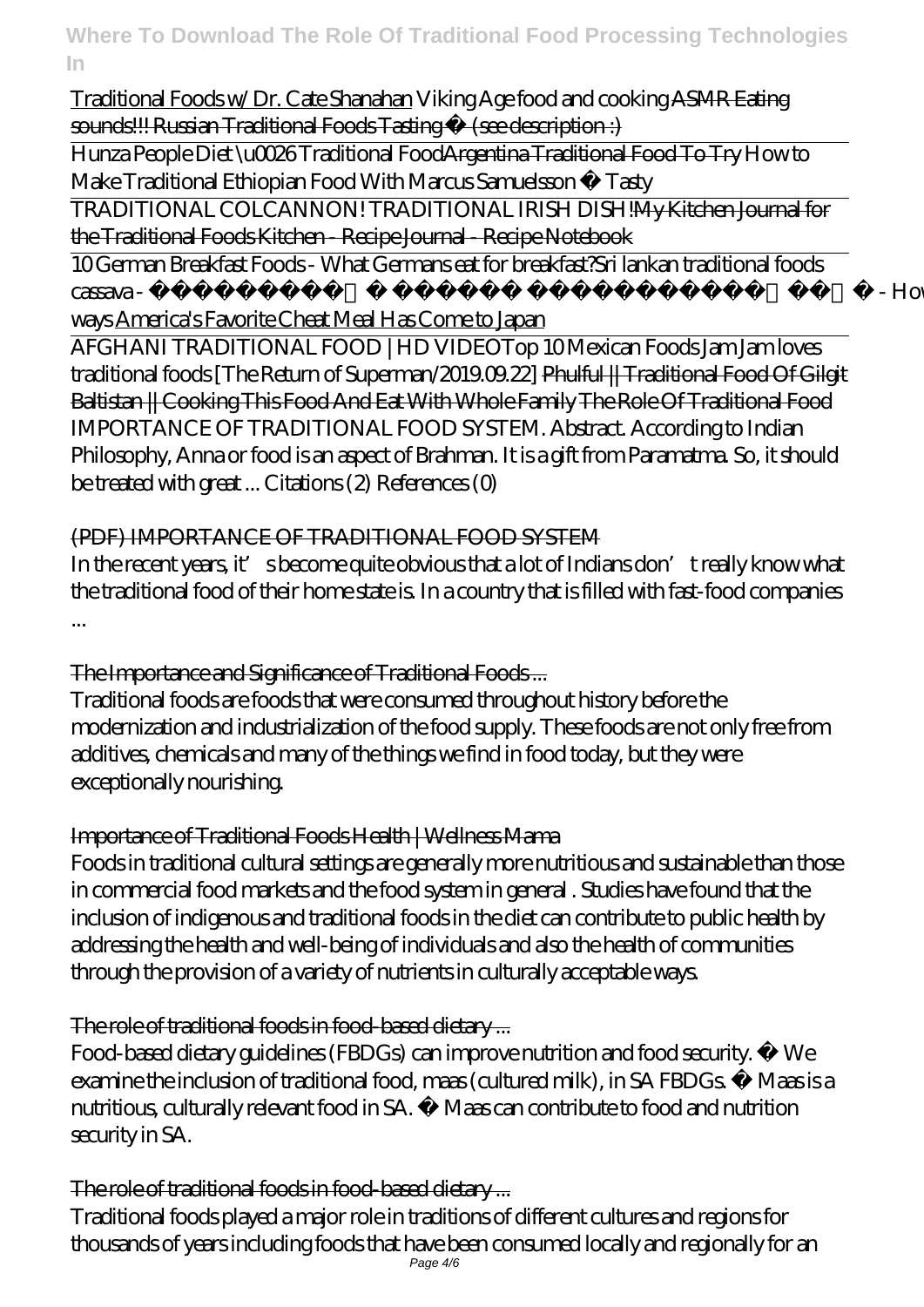#### extended time period. Preparation methods of traditional foods are part of the folklore of a country or a region.

# TRADITIONAL FOOD - CENM english - Centre of Research ...

The role of food in human culture truly does separate us from our animal relatives. Part of our connection with food does come from our primitive animal brain. Having a strong desire and connection with food makes seeking it out a priority.

### The Role of Food in Human Culture Global Gastros

Simple, low-cost, traditional food processing techniques are the bedrock of small-scale food processing enterprises that are crucial to rural development in West Africa. By generating employment...

### (PDF) The Role of Traditional Food Processing Technologies ...

Abstract In Kenya, traditional food crops play an important role in food and nutritional security, especially in the dry parts of Kenya. This study set out to document the most important traditional food crops in Kenya and highlight their production levels, production ecologies, as well as their nutritional value.

# Traditional Food Crops and Their Role in Food and ...

They had a deity that consisted of various foods such as maize, millet, melons, pumpkins, peas, beans, and ground nuts. They also domesticated animals for food. These animals included sheep, goats, fowl, and cattle with cattle. Despite that, they had a welcoming variation of deity that was seasonal.

# Sotho culture, traditions, food, traditional attire, dance ...

Traditional food and cuisine could be excellent tourist attraction in rural travel destinations and also claimed that eating local cuisine might be an integral part of the travel experience because food serves ad both entertainment and a cultural activity (Bessiere,1998).

# The Role Of Food In Tourism Tourism Essay

Because of the significant role that traditional food preservation plays in the storage and supply of food in Ghana, local research institutions are actively involved in studying and upgrading these techniques to improve efficiency and safety. The capacity to preserve food is directly related to the level of technological development.

#### The role of traditional food processing technologies in ...

Traditional Medicine. Traditional medicine (TM) is defined as "the sum total of knowledge, skills and practices based on the theories, beliefs and experiences indigenous to different cultures that are used to maintain health, as well as to prevent, diagnose, improve or treat physical and mental illnesses" [1].

Traditional Medicine - an overview | ScienceDirect Topics